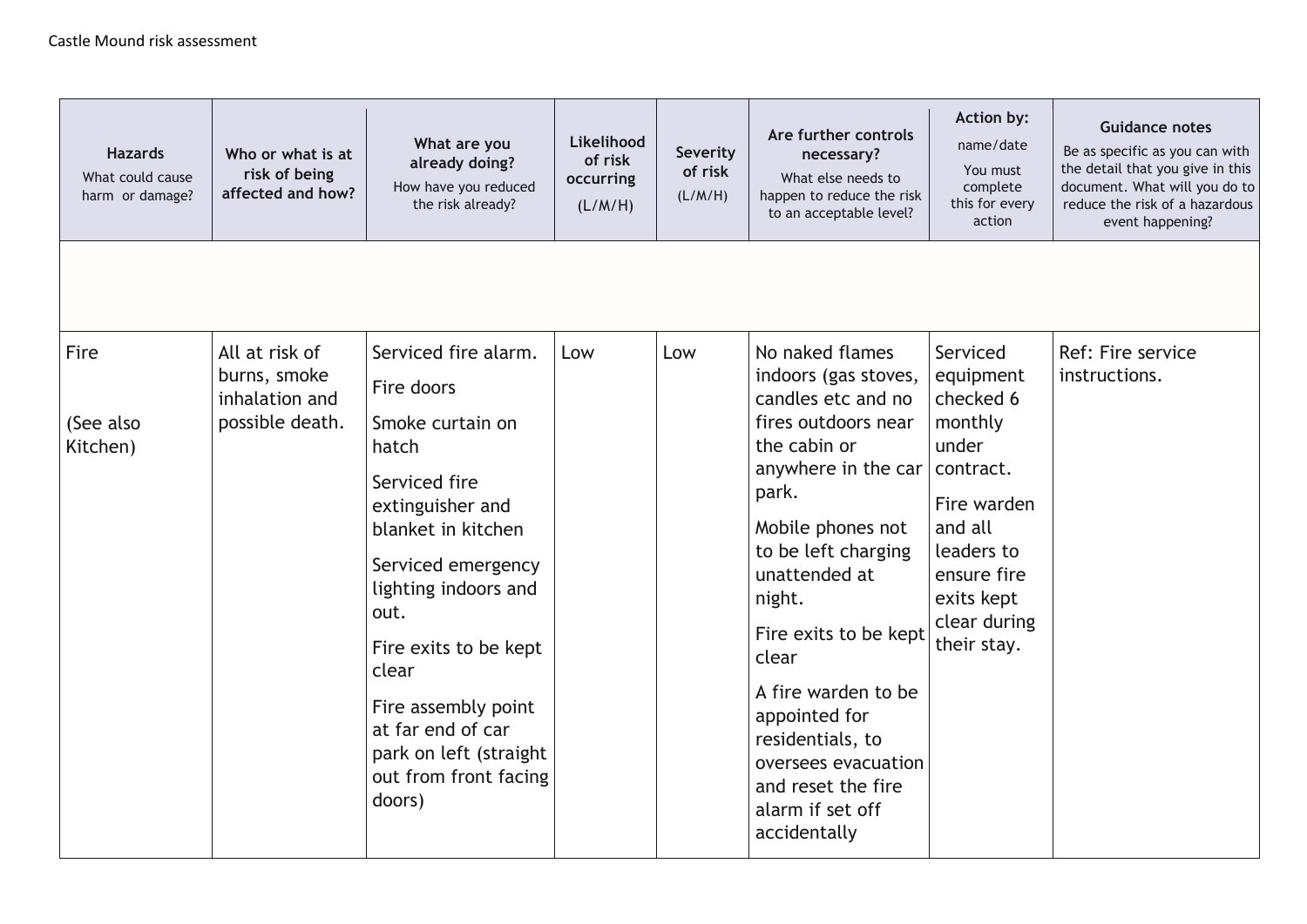| Smoking | All<br>Health and role<br>model issues.                   | No smoking<br>anywhere on the<br>site, including<br>electronic cigarettes      | Low    | Low    | <b>No</b> | All adults to<br>monitor<br>throughout<br>each event                                               |                                              |
|---------|-----------------------------------------------------------|--------------------------------------------------------------------------------|--------|--------|-----------|----------------------------------------------------------------------------------------------------|----------------------------------------------|
| Kitchen | All users<br>Smoke and fire<br>as above.                  | Smoke curtain to be<br>lowered when<br>people are sleeping<br>in the main room | Low    | Low    |           | Fire warden<br>appointed by<br>leader in<br>charge, to<br>ensure rule<br>is followed<br>each time. | Ref: Fire service<br>instruction             |
| Oven    | <b>All Users</b><br>Danger of<br>sparks being<br>created. | No tinfoil to be put<br>on shelves of oven<br>Sign on wall near<br>oven.       | Medium | Medium |           | Sign checked<br>at every 6<br>months.<br>Part of<br>introduction<br>for new<br>users.              | Ref: oven<br>manufacturer's<br>instructions. |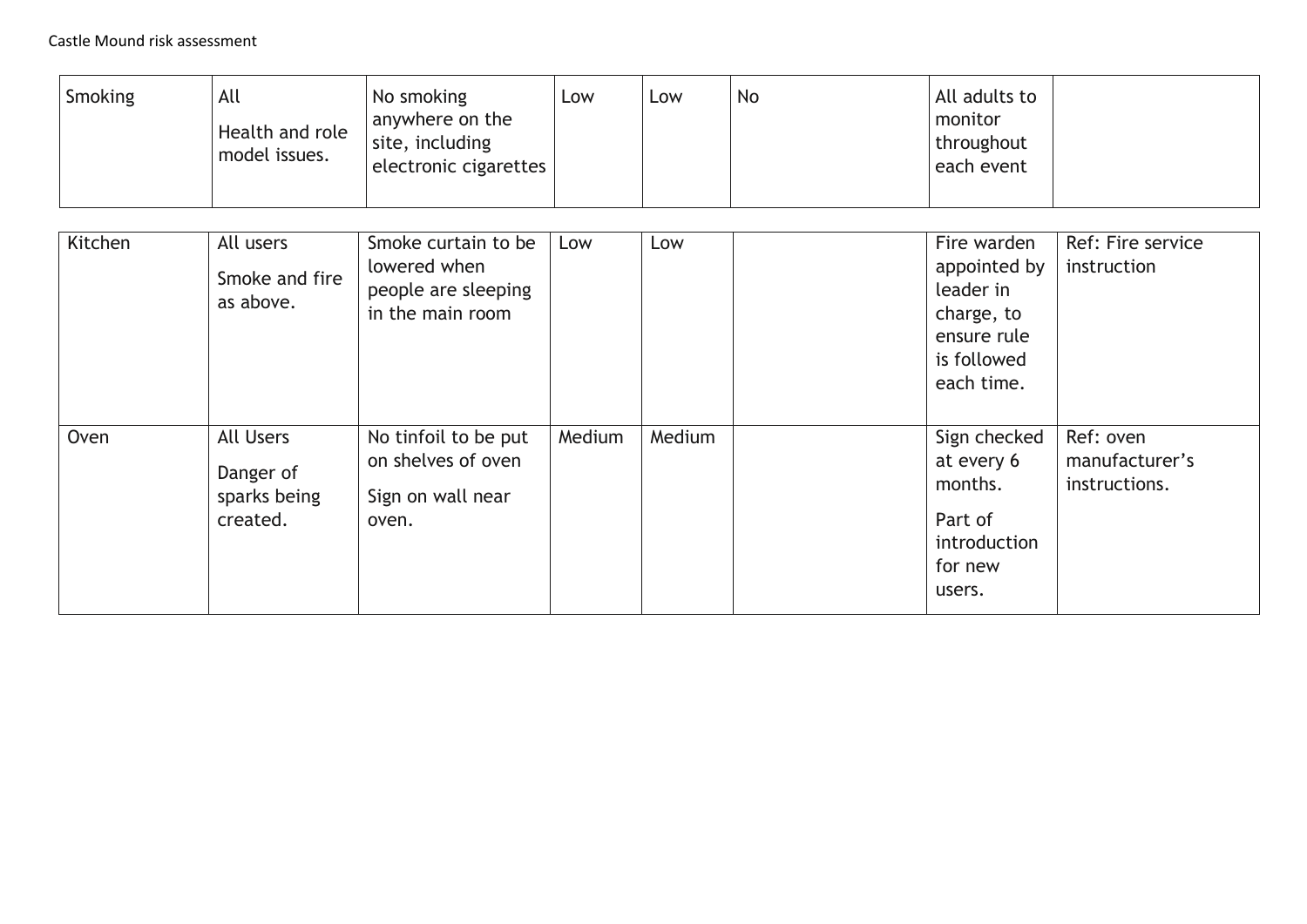| <b>Boiler</b><br>room             | Leaders<br>Danger from<br>electricity | Digi lock on boiler<br>room. Wiring up to<br>date.                                                                                                                                      | Low | Low | Do not store<br>inflammables in<br>boiler room.                                              | Committee<br>to check at<br>least 6<br>monthly.<br><b>Leaders</b><br>booking the<br>cabin not to<br>use the<br>boiler room<br>for storage. |  |
|-----------------------------------|---------------------------------------|-----------------------------------------------------------------------------------------------------------------------------------------------------------------------------------------|-----|-----|----------------------------------------------------------------------------------------------|--------------------------------------------------------------------------------------------------------------------------------------------|--|
| $E$ coli +<br><b>Legionnaires</b> | All.<br>Risk of disease               | Showers flushed 6<br>monthly yearly and<br>checked for build up<br>of limescale in the<br>rose. Water taps and<br>hot water boiler to<br>be flushed at the<br>start of each<br>booking. | Low | Low | In coming leaders to<br>ensure flushing taps<br>and water at the<br>start of each<br>booking | Committee<br>of twice<br>yearly<br>maintenance<br>sessions.<br>Leaders at<br>each<br>booking.                                              |  |
| Chemicals                         | Leaders                               | Cleaning materials<br>to be kept in<br>designated cupboard<br>in the kitchen                                                                                                            | Low | Low | Responsibility of<br>leaders                                                                 | Leader I/C<br>of each<br>booking                                                                                                           |  |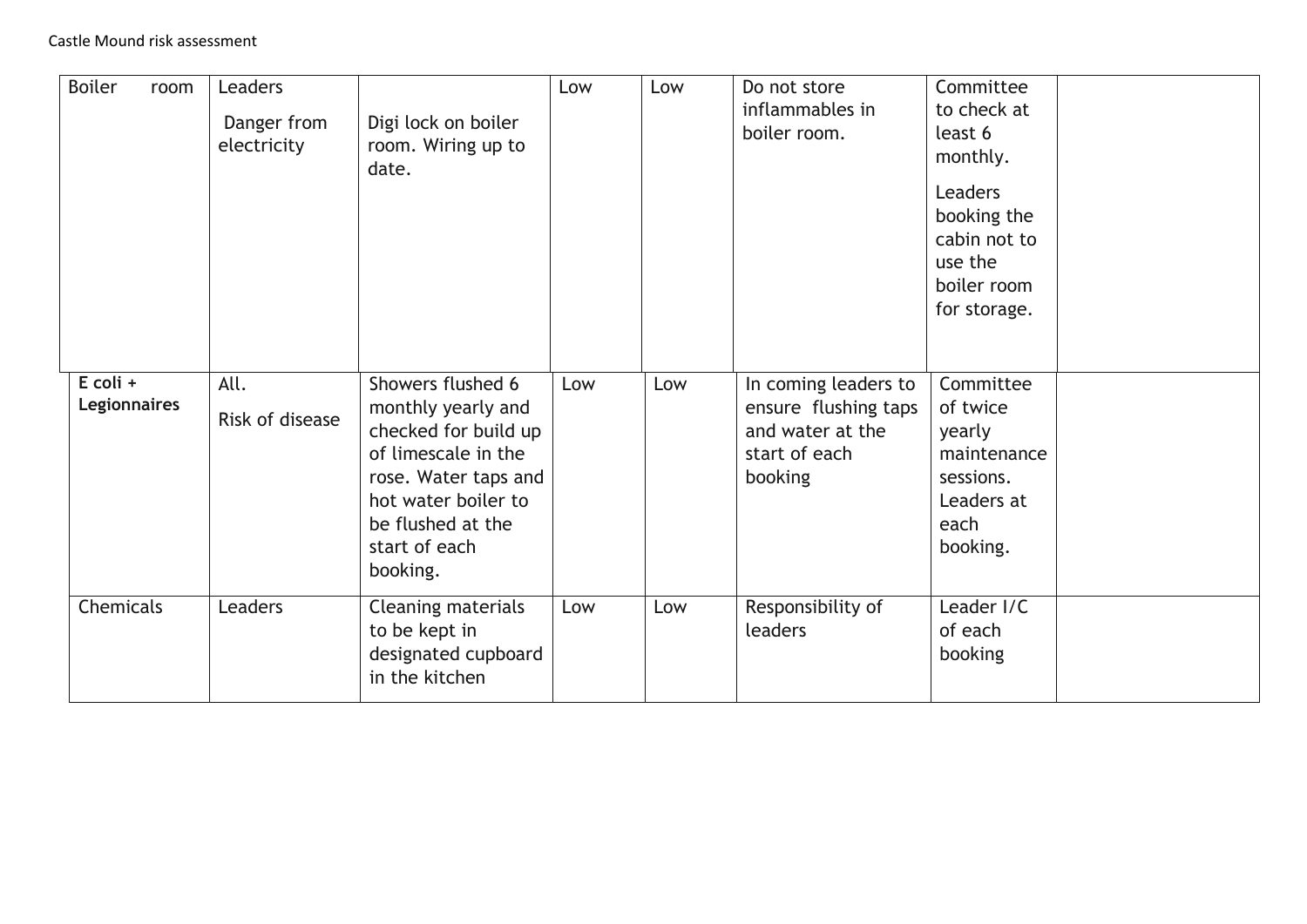| Ladders | Adults | Adult use only. | Low | Low | These should be     | Committee     |  |
|---------|--------|-----------------|-----|-----|---------------------|---------------|--|
|         |        | Checked twice a |     |     | checked by anyone   | twice a       |  |
|         |        | year            |     |     | using them at other | year.         |  |
|         |        |                 |     |     | times.              | <b>Others</b> |  |
|         |        |                 |     |     |                     | check         |  |
|         |        |                 |     |     |                     | when          |  |
|         |        |                 |     |     |                     | used.         |  |
|         |        |                 |     |     |                     |               |  |

|                        | Leaders to ensure     |  |
|------------------------|-----------------------|--|
| and side windows       | open windows are      |  |
| fully to avoid walking | safe from passers-by. |  |
| into them. Planters    |                       |  |
| are in front of the    |                       |  |
| front windows to       |                       |  |
| keep walkers away,     |                       |  |
| but care is needed     |                       |  |
| on the ramp.           |                       |  |
|                        |                       |  |

| <b>Hazards</b><br>What could cause<br>harm or damage? | Who or what is at<br>risk of being<br>affected and how? | What are you<br>already doing?<br>How have you reduced<br>the risk already? | Likelihood<br>of risk<br>occurring<br>(L/M/H) | Severity<br>of risk<br>(L/M/H) | Are further controls<br>necessary?<br>What else needs to<br>happen to reduce the risk<br>to an acceptable level? | Action by:<br>name/date<br>You must<br>complete<br>this for every<br>action | <b>Guidance notes</b><br>Be as specific as you can with<br>the detail that you give in this<br>document. What will you do to<br>reduce the risk of a hazardous<br>event happening? |
|-------------------------------------------------------|---------------------------------------------------------|-----------------------------------------------------------------------------|-----------------------------------------------|--------------------------------|------------------------------------------------------------------------------------------------------------------|-----------------------------------------------------------------------------|------------------------------------------------------------------------------------------------------------------------------------------------------------------------------------|
|                                                       |                                                         |                                                                             |                                               |                                |                                                                                                                  |                                                                             |                                                                                                                                                                                    |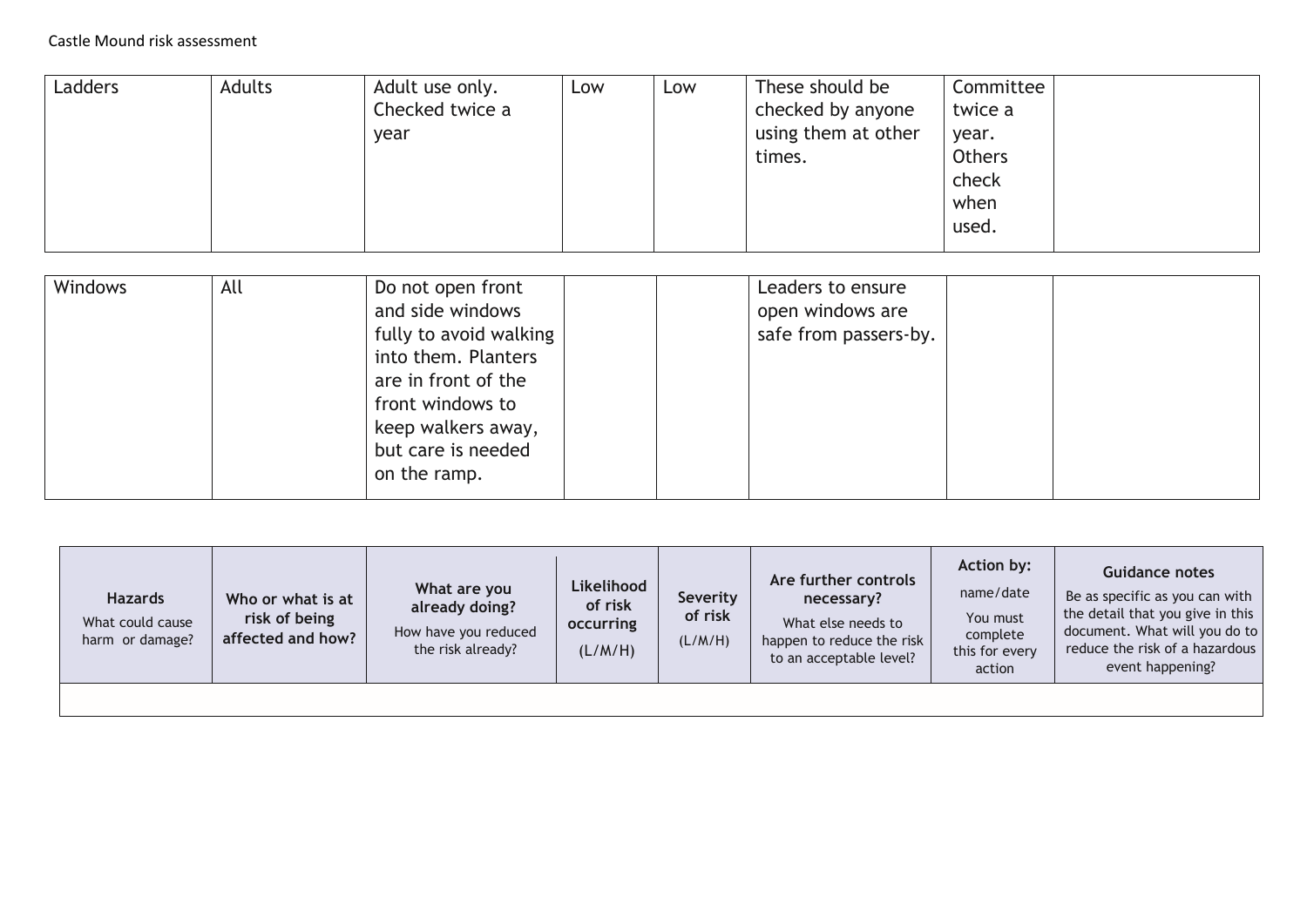| <b>OUTDOORS</b><br>Fire | All<br>Risk of burns,<br>and possible<br>death.<br>Risk of back<br>injury when | Rules in place:<br>No fires near cabin<br>smoke inhalation or anywhere in car<br>park.<br>Fire buckets<br>provided with<br>outdoor tap.<br>Altar fires provided.<br>lifting altar fires. Need 2 adults to lift. | Low | Low | Leaders to ensure:<br>No fires near<br>cabin/in car park.<br>All fires (except<br>campsite to be in<br>designated area) to<br>be altar fires.<br>Fires to be away<br>from trees and<br>overhanging<br>branches<br>Tripping hazards<br>kept away from fire<br>area,<br>Fire bucket near<br>each fire where it<br>cannot cause<br>tripping. | Leader in<br>charge at<br>each event to<br>ensure safety<br>rules<br>followed. |  |
|-------------------------|--------------------------------------------------------------------------------|-----------------------------------------------------------------------------------------------------------------------------------------------------------------------------------------------------------------|-----|-----|-------------------------------------------------------------------------------------------------------------------------------------------------------------------------------------------------------------------------------------------------------------------------------------------------------------------------------------------|--------------------------------------------------------------------------------|--|
|-------------------------|--------------------------------------------------------------------------------|-----------------------------------------------------------------------------------------------------------------------------------------------------------------------------------------------------------------|-----|-----|-------------------------------------------------------------------------------------------------------------------------------------------------------------------------------------------------------------------------------------------------------------------------------------------------------------------------------------------|--------------------------------------------------------------------------------|--|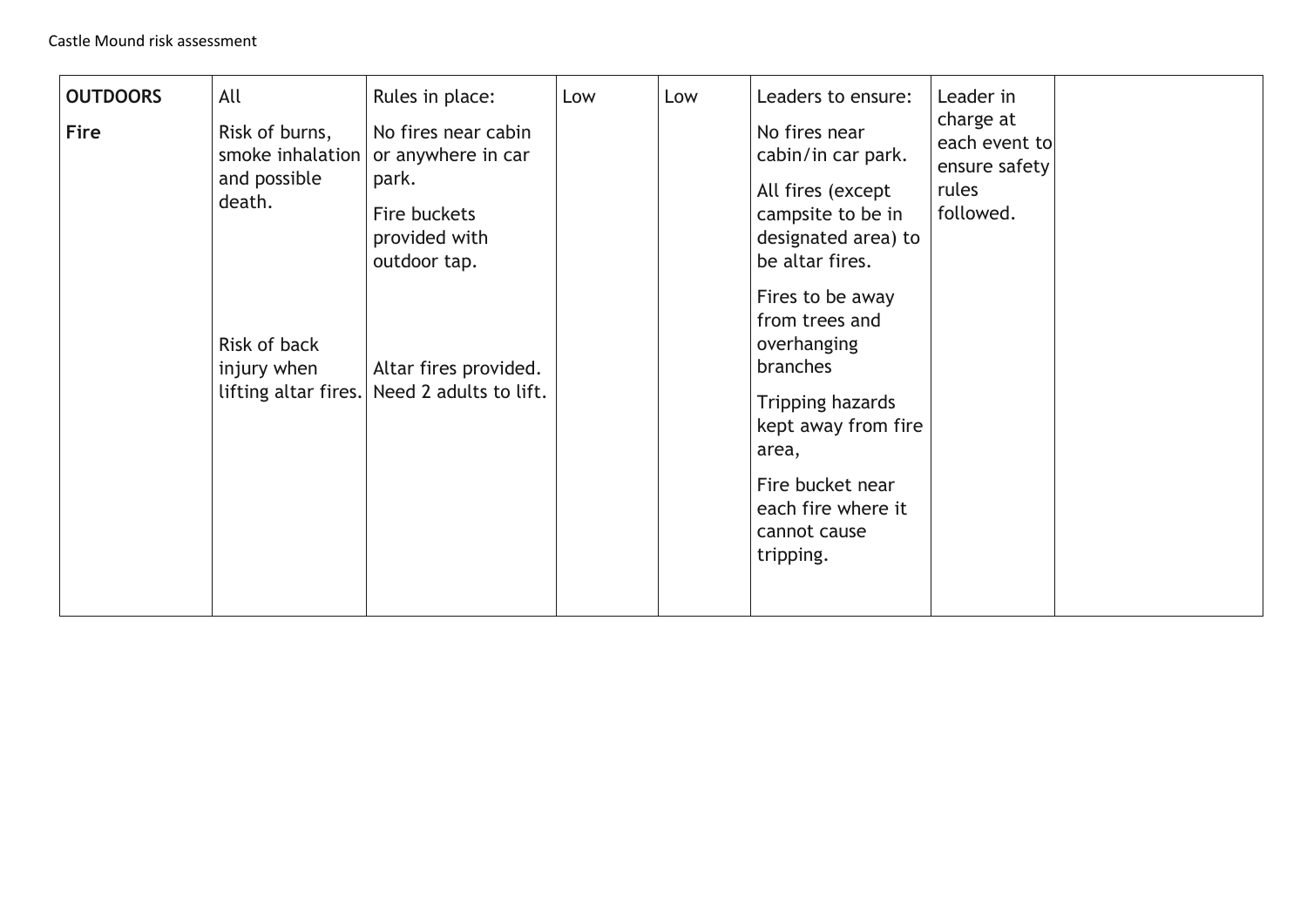| <b>OUTDOORS</b><br>Gas stoves and<br>solid & liquid<br>fuel burners | All<br>Danger of burns<br>and explosion (if<br>used in confined<br>space) | No stoves (gas or<br>solid & liquid fuels)<br>are provided by the<br>campsite.<br>They must not be<br>used in the cabin. | Low | Low | <b>Gas cookers and</b><br>stoves: gas pipes to<br>be within 3 year<br>date and properly<br>maintained. Fire<br>blanket to be<br>available.<br>Gas bottles to be<br>stored outside<br>tents.<br>Liquid fuels stoves<br>to be on level<br>surface, should not<br>be overfilled and<br>fuel kept in correct<br>safety containers<br>(not in the cabin). | Leader in<br>charge at<br>each event to<br>ensure safety<br>rules<br>followed. |  |
|---------------------------------------------------------------------|---------------------------------------------------------------------------|--------------------------------------------------------------------------------------------------------------------------|-----|-----|------------------------------------------------------------------------------------------------------------------------------------------------------------------------------------------------------------------------------------------------------------------------------------------------------------------------------------------------------|--------------------------------------------------------------------------------|--|
|---------------------------------------------------------------------|---------------------------------------------------------------------------|--------------------------------------------------------------------------------------------------------------------------|-----|-----|------------------------------------------------------------------------------------------------------------------------------------------------------------------------------------------------------------------------------------------------------------------------------------------------------------------------------------------------------|--------------------------------------------------------------------------------|--|

| <b>Streams and</b><br>ditch | All<br>Possible injury<br>from falling into<br>water courses.<br>Chance of<br>drowning if face<br>submerged. | Three bridges<br>provided for<br>crossing streams. | Low | Low | Leader in charge to<br>raise awareness at the<br>start of each event<br>and bridges to used<br>when crossing streams.<br>Supervision suitable<br>for age of children | Leader in<br>charge is<br>responsible. |  |
|-----------------------------|--------------------------------------------------------------------------------------------------------------|----------------------------------------------------|-----|-----|----------------------------------------------------------------------------------------------------------------------------------------------------------------------|----------------------------------------|--|
|-----------------------------|--------------------------------------------------------------------------------------------------------------|----------------------------------------------------|-----|-----|----------------------------------------------------------------------------------------------------------------------------------------------------------------------|----------------------------------------|--|